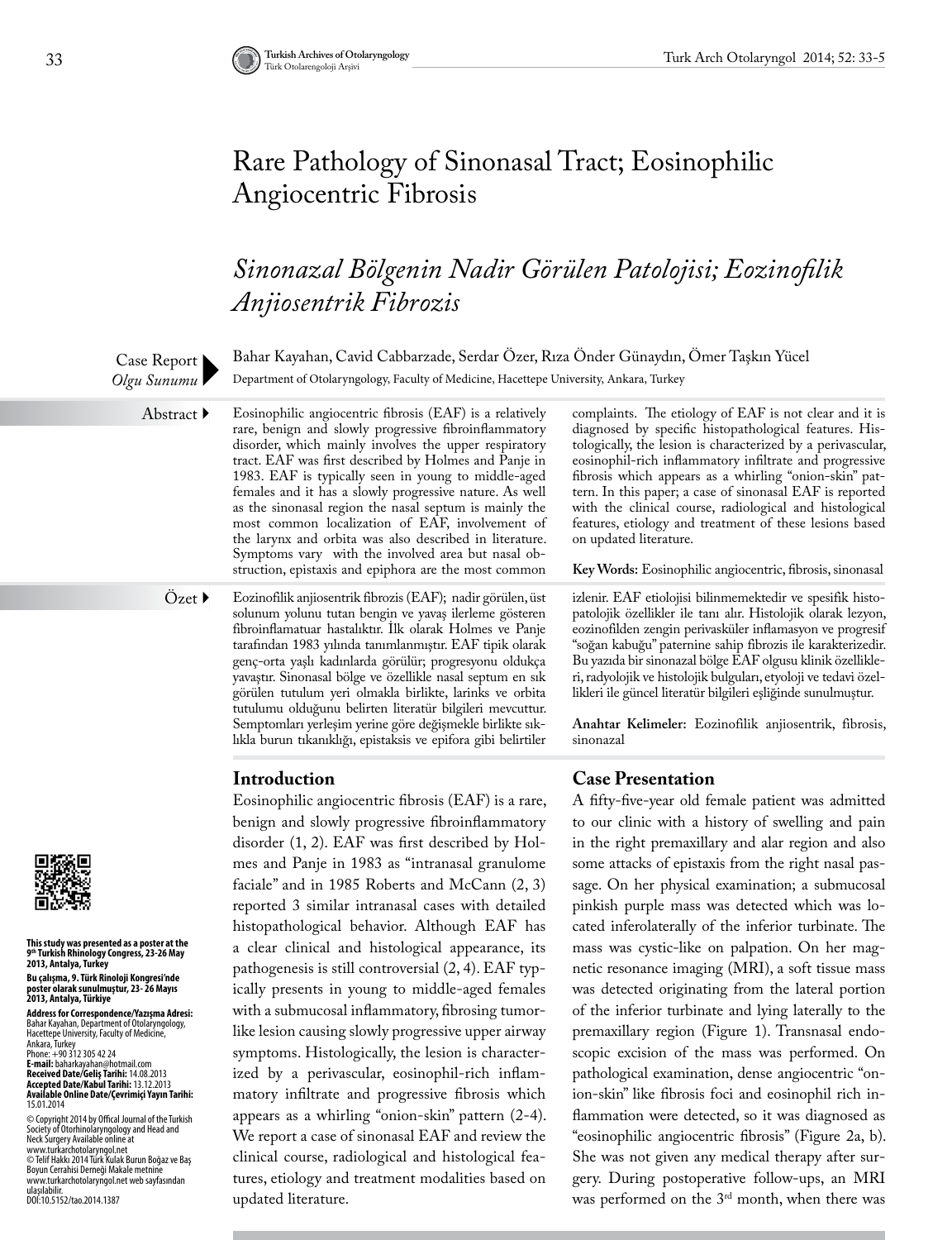no sign of recurrence of the intranasal mass and also the residual lesion on premaxilla, which could not be resected, was observed as stable (Figure 3a-c). The patient was informed about the rarity of the diagnosis and the conflicts of the treatment options and she gave an informed consent for this case report.

#### **Discussion**

Eosinophilic angiocentric fibrosis is an uncommon inflammatory fibrosing lesion of the upper airway tract (2-5). The sinonasal tract and mainly the nasal septum is the most common location for the EAF, laryngeal and orbital involvements are also described in the literature (1, 2, 4). It has been claimed that the slow progression and nonspecific symptoms account for its delayed presentation, and diagnosis is usually postponed for an average of approximately 5 years (2, 5). Symptoms may vary according to the involved site but are frequently seen as nasal obstruction, pain, epistaxis and epiphora (2, 5, 6). On physical examination, the EAF lesion is usually observed as a pink-purple mucosal surface with submucosal thickening without any specific appearance.

Pathogenesis of EAF is not well understood. Allergic etiology is proposed to be responsible due to predominance of eosinophil rich inflammation (2, 3, 7, 8). However, only some cases have a history of allergy in the literature. Also, EAF has been found to be refractory to steroids and the other anti-allergic therapies (7, 8).



Figure 1. Preoperative MRI showing the lesion MRI: magnetic resonance imaging

Trauma was also thought to be a predisposing factor but this was not supported by cases in the literature (2). There has been some evidence that trauma may cause acceleration of disease progression. After surgical resection, EAF showed rapid progression in some cases (2, 8-10). Our case did not have any symptoms of allergy and and she did not have prior nasal trauma or surgery either.

Imaging modalities, both magnetic resonance imaging (MRI) and computerized tomography (CT) are nonspecific and typically reveal a well circumscribed submucosal soft tissue density mass (2). On MRI, EAF is generally isointense on T1-weighted images with moderate heterogenous enhancement after contrast administration. This heterogeneous contrast involvement is seen because of different stages of inflammation and fibrosis in the same lesion. Most lesions show hypointense signal intensity on T2-weighted images owing to fibrosis (1). On non-enhanced CT, EAF is usually seen as a homogenous, isodense soft tissue mass, rarely with calcifications (1). As lesions progress, they may cause adjacent bone remodelling such as thinning, slight absorption and sclerosis, but not an infiltrative pattern due to its benign nature (1, 2). On our patient's CT images, a homogenous soft tissue mass was observed which did not cause any bony destruction.

The histology of EAF is pathognomonic and characterized by perivascular inflammatory cell infiltration with progressive fibrosis around small vessels leading to the typical "onion-skin" pattern (3, 4). Eosinophils are the predominant cells with some degrees of plasma cells and lymphocytes of early inflammatory lesions. In the course of EAF, fibrosis becomes more visible around the microvasculature (2). The main differential diagnosis includes lesions with prominent eosinophilic infiltrates (2-4). Granuloma faciale, an inflammatory vascular reaction, presents clinically as papules localized almost on the face. Histologically, there is a polymorphous inflammatory infiltrate and it consists of neutrophils and eosinophils in the dermis (3, 4). Both histological similarities and coexistence in some cases suggest that EAF is a submucosal variant of granuloma faciale affecting mainly the upper respiratory tract, but there is no consensus about this (2, 8, 10). Absence of geographic necrosis, necrotizing vasculitis and granulomatous inflammation excludes Wegener's granulomatosis (WG) and Churg-Strauss



Figure 2. a, b. Histopathologic staining showing the 'onion-skin' appearence of the lesion